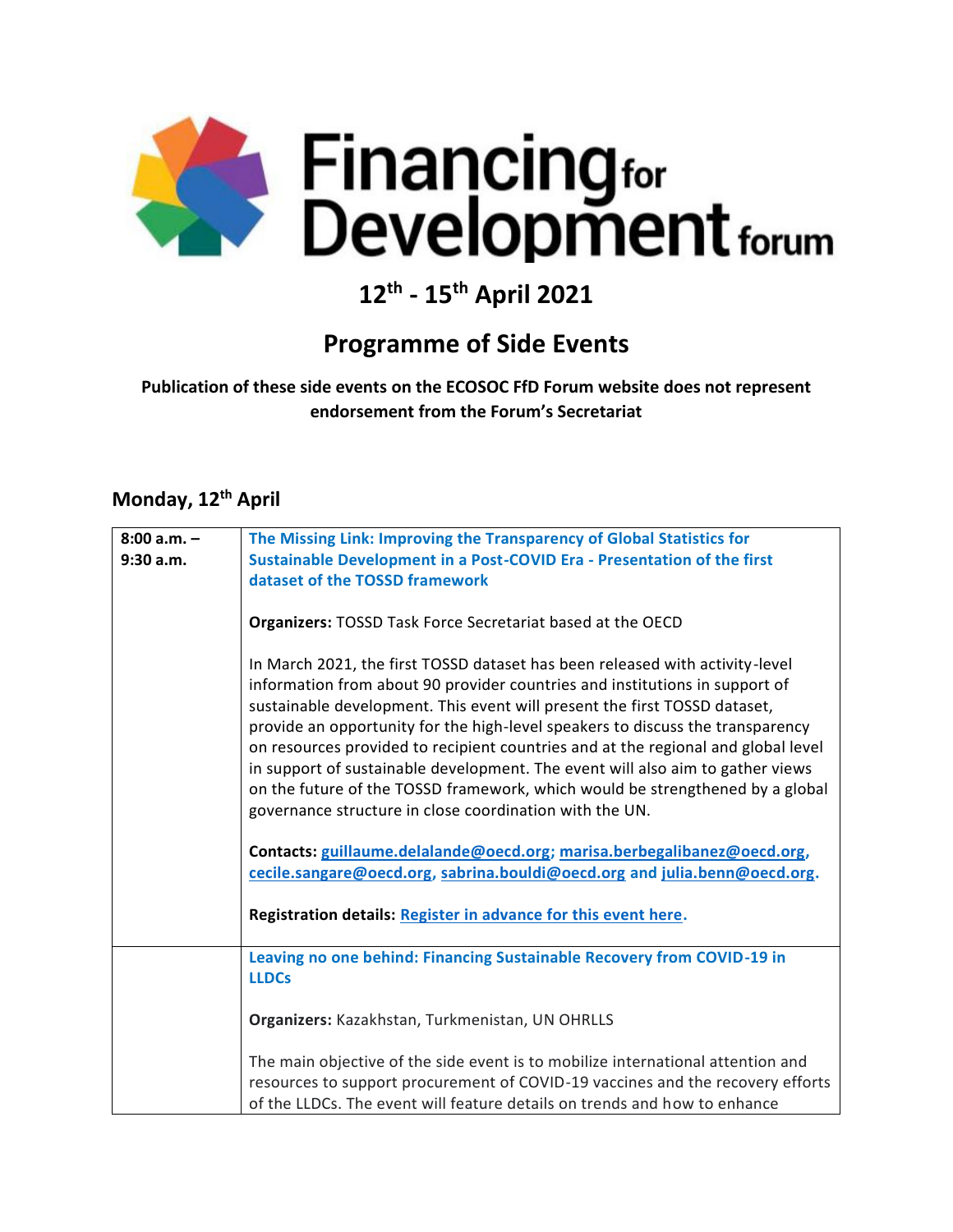| mobilization of financing from: domestic resources, official development             |
|--------------------------------------------------------------------------------------|
| assistance, public and private sectors partnerships, South-South and Triangular      |
| cooperation, and dedicated special windows for the LLDCs in multi-lateral            |
| resources, and innovative sources of funding. This Event also provides an            |
| opportunity for sharing of experiences and concrete recommendations on how           |
| to support funding of COVID-19 vaccines and recovery in LLDCs.                       |
|                                                                                      |
| More details can be found here:                                                      |
| https://www.un.org/ohrlls/events/virtual-side-event-2021-financing-                  |
| development-follow-forum-leaving-no-one-behind-financing                             |
|                                                                                      |
| Contact: nurzhandf@gmail.com mutangadura@un.org                                      |
|                                                                                      |
| Registration details : Leaving no one behind: Financing Sustainable Recovery from    |
| <b>COVID-19 in LLDCs (office.com)</b>                                                |
|                                                                                      |
| Benchmarks and building back better: strengthening policy coherence for              |
| global sustainability standards                                                      |
|                                                                                      |
| Organizer: World Benchmarking Alliance (WBA), EU Delegation to the UN,               |
| Permanent Mission of The Netherlands to the UN                                       |
|                                                                                      |
| In partnership with the EU Delegation to the UN and the Permanent Mission of         |
| The Netherlands to the UN, this event will explore how to strengthen policy          |
| coherence for building back better through global sustainability disclosure          |
|                                                                                      |
| standards that can incentivize financial institutions to allocate capital more       |
| effectively towards achievement of the SDGs. In this context, the event will draw    |
| upon insights and recommendations from initiatives such as the "High-Level           |
| Financing for Development in the Era of COVID and Beyond" multi-stakeholder          |
| consultation process which recommended greater policy coherence around               |
| global standards and norms for disclosure and reporting. The session will also       |
| take stock of the current regulatory gaps preventing action from financial           |
| institutions, highlight efforts to reform capital markets at the global and regional |
| levels, and consider ways in which to hold financial institutions accountable for    |
| their role in moving markets towards more sustainable outcomes.                      |
|                                                                                      |
| Contact: p.desai@worldbenchmarkingalliance.org                                       |
|                                                                                      |
| <b>Registration details: Webinar Registration - Zoom</b>                             |
|                                                                                      |
|                                                                                      |
| <b>Effective Stimulus Policies to Sustain MSMEs and the Creative Economy Sector</b>  |
|                                                                                      |
| Organizer: Permanent Mission of Indonesia to the UN, UNCTAD                          |
|                                                                                      |
| The COVID-19 pandemic has presented a major challenge to the attainment of           |
| the SDGs. For MSMEs, a crisis of the scale that we are currently facing makes        |
| them both the victim and also the agent of hope for a strong recovery. MSMEs         |
| are by far the most dominant sector in most economies.                               |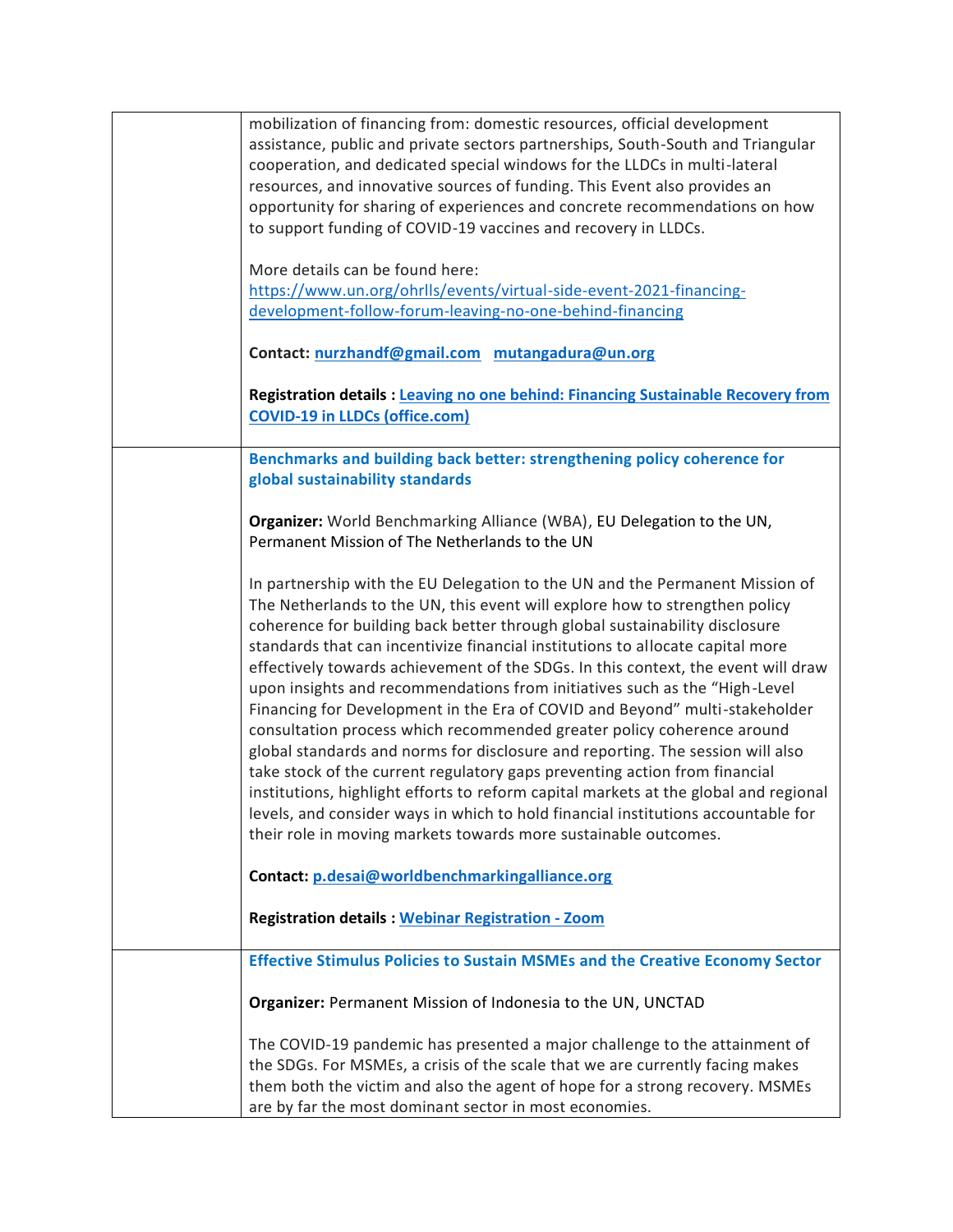| In the context of the "International Year of Creative Economy", The ramifications<br>of the crisis on various creative sector need to be better explore along with the<br>impact of different fiscal stimulus packages on these various creative sectors and<br>their impact on employment, education or skills enhancement, gender, as well<br>as youth empowerment. This side event, organized in partnership with the<br>Permanent Missions of the Republic of Indonesia and UNCTAD serves as an<br>opportunity to exchange views on the policies and strategies implemented by<br>governments in targeted fiscal and financial stimuli for MSMEs, including players<br>in the creative economy sub-sector. Please find the concept note in the link<br>below.<br>Concept Note FFD MSMEs Stimulus-CE 12 April 2021IndonesiaUNCTAD.pdf -<br><b>Google Drive</b><br>Contact: dsp@indonesiamission-ny.org                                                                                                                      |
|--------------------------------------------------------------------------------------------------------------------------------------------------------------------------------------------------------------------------------------------------------------------------------------------------------------------------------------------------------------------------------------------------------------------------------------------------------------------------------------------------------------------------------------------------------------------------------------------------------------------------------------------------------------------------------------------------------------------------------------------------------------------------------------------------------------------------------------------------------------------------------------------------------------------------------------------------------------------------------------------------------------------------------|
| Registration details: 2021 ECOSOC FFD SIDE EVENT: Effective Stimulus Policies<br>to Sustain MSMEs and the Creative Economy Sector April 2020 (google.com)                                                                                                                                                                                                                                                                                                                                                                                                                                                                                                                                                                                                                                                                                                                                                                                                                                                                      |
| <b>COVID Response &amp; Private Sector: Incentives, Regulations or Systemic</b><br><b>Reforms?</b>                                                                                                                                                                                                                                                                                                                                                                                                                                                                                                                                                                                                                                                                                                                                                                                                                                                                                                                             |
| Organizer: Civil Society Financing for Development Group (including the<br>Women's Working Group on FfD)<br>Many insist on the (dramatic) opportunity offered by crisis to promote recovery<br>patterns that could offer a way forward towards a more equitable and<br>sustainable future, rather than a way back to the grim realities within which the<br>crisis found its deep roots. However, there seems to be significant<br>inconsistencies in the approach towards the private sector, as the appetite for<br>systemic reforms and regulatory interventions seem to be overshadowed by an<br>overarching inclination towards incentives, de-risking and deregulatory<br>approaches. The side will promote a lively discussion on alternative approaches<br>to ensure alignment of and participation by the private sector to a systemic<br>reform agenda that can offer a truly transformative pathway to recover from<br>COVID and tackle the challenges of socio-economic transformation of developing<br>countries. |
| Contact: stefanop@sidint.org                                                                                                                                                                                                                                                                                                                                                                                                                                                                                                                                                                                                                                                                                                                                                                                                                                                                                                                                                                                                   |
| <b>Registration details: Meeting Registration - Zoom</b>                                                                                                                                                                                                                                                                                                                                                                                                                                                                                                                                                                                                                                                                                                                                                                                                                                                                                                                                                                       |
| <b>Pushing Stakeholder Capitalism through International Cooperation</b>                                                                                                                                                                                                                                                                                                                                                                                                                                                                                                                                                                                                                                                                                                                                                                                                                                                                                                                                                        |
| Organizer: Ministry of International Cooperation, Arab Republic of Egypt.                                                                                                                                                                                                                                                                                                                                                                                                                                                                                                                                                                                                                                                                                                                                                                                                                                                                                                                                                      |
| This high-level side event aims at exchanging views about the policies,<br>incentives, and actions needed to strengthen the enabling ecosystem, both at<br>the national and global levels, to foster and promote the private sector<br>engagement towards achieving the Sustainable Development Goals.                                                                                                                                                                                                                                                                                                                                                                                                                                                                                                                                                                                                                                                                                                                         |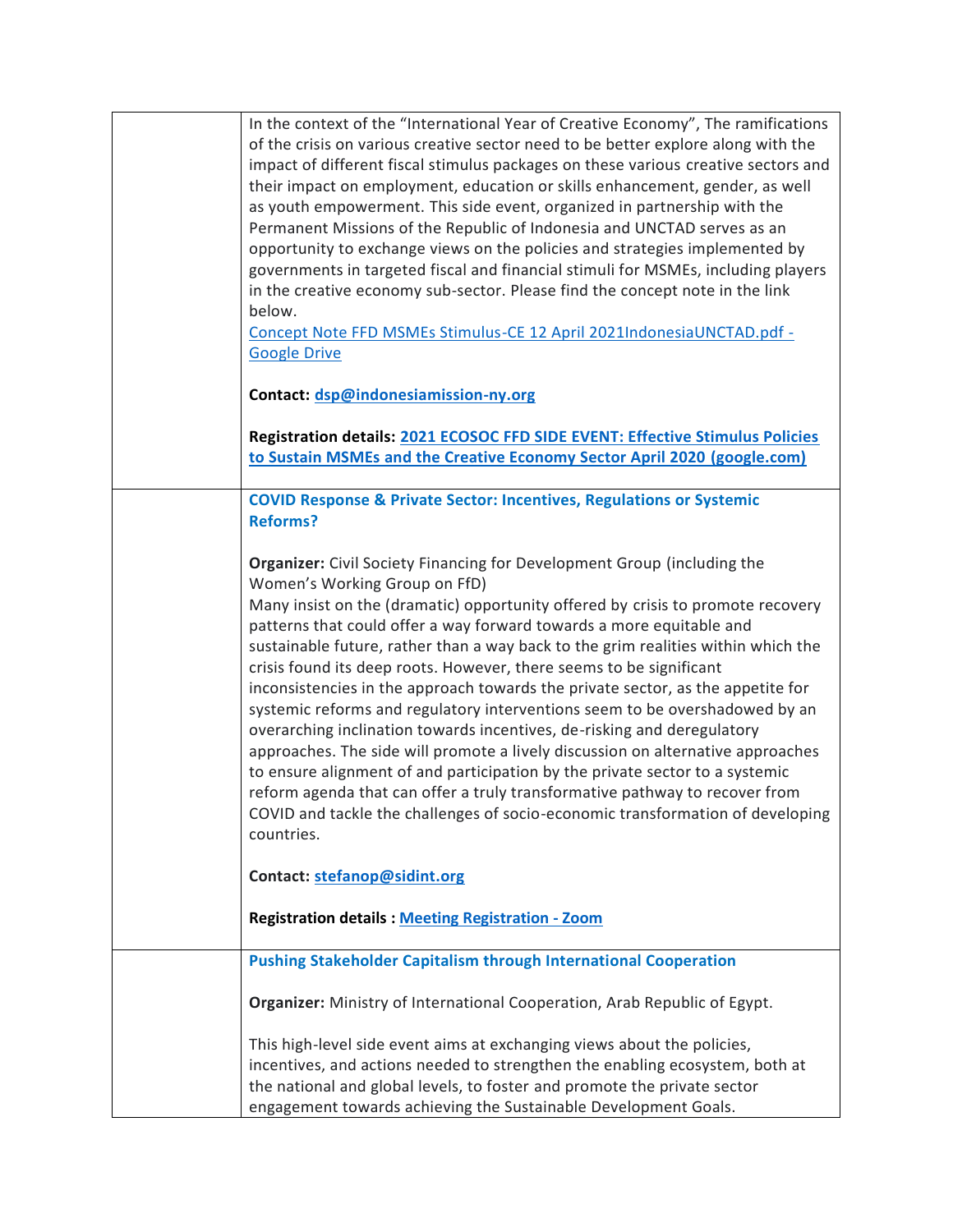|                           | The acceleration of national development efforts to mobilize domestic<br>resources, establish strong partnership and promote private sector engagement<br>is a key component to reinvigorate sustainability-aligned business and<br>investment in emerging markets post the COVID-19 pandemic. Moreover, public<br>policies are needed to incentivize private sector actors to align their investments<br>to Sustainable Development Goals. Development cooperation stakeholders will<br>need to rapidly adjust to the increasingly complex and diverse development<br>landscape to achieve the 2030 Agenda and leave no one behind. The panelists<br>will present their views and perspectives in that regard.<br>Contact: mayoub@moic.gov.eg, & rkaliouby@moic.gov.eg<br><b>Registration details:</b>                                                                                                                                  |
|---------------------------|------------------------------------------------------------------------------------------------------------------------------------------------------------------------------------------------------------------------------------------------------------------------------------------------------------------------------------------------------------------------------------------------------------------------------------------------------------------------------------------------------------------------------------------------------------------------------------------------------------------------------------------------------------------------------------------------------------------------------------------------------------------------------------------------------------------------------------------------------------------------------------------------------------------------------------------|
|                           | https://us02web.zoom.us/j/81649250057?pwd=RXFuSm41K1gxbVJYMUd5MjVlbzBqdz09<br>Meeting ID: 816 4925 0057, Passcode: 224605                                                                                                                                                                                                                                                                                                                                                                                                                                                                                                                                                                                                                                                                                                                                                                                                                |
| 13:15 p.m.-<br>14:45 p.m. | How can development finance address the vulnerability challenge in LDCs and<br>other vulnerable countries : Improving allocation and supporting structural<br>transformation                                                                                                                                                                                                                                                                                                                                                                                                                                                                                                                                                                                                                                                                                                                                                             |
|                           | Organizers: UN OHRLLS, OECD Development Centre and FERDI (Foundation for<br>Studies and Research on International Development)                                                                                                                                                                                                                                                                                                                                                                                                                                                                                                                                                                                                                                                                                                                                                                                                           |
|                           | The COVID-19 crisis urges us to rethink the economic vulnerability of Least<br>Developed Countries (LDCs) and developing countries more generally. The crisis<br>is putting to a test international support measures and in particular their<br>capacity to adequately respond to countries' needs. LDCs exhibit significant<br>vulnerabilities that can be overlooked by the current mechanisms of financing<br>for development. At the same time, those vulnerabilities contribute to the slow<br>gains in structural transformation and productive capacity. On the road to LDC5,<br>this event will make proposals to bring forward new financing policies that<br>would better address vulnerabilities of LDCs and other vulnerable developing<br>countries by channeling increased assistance to the most vulnerable countries<br>and stimulating their economic activity both for better recovery and sustainable<br>development. |
|                           | Contact: matthieu.boussichas@ferdi.fr<br><b>Registration details: Webinar Registration - Zoom</b>                                                                                                                                                                                                                                                                                                                                                                                                                                                                                                                                                                                                                                                                                                                                                                                                                                        |
|                           | Digital and Financial Inclusion: Pathways to promote an inclusive Post-COVID-<br>19 socio-economic recovery"                                                                                                                                                                                                                                                                                                                                                                                                                                                                                                                                                                                                                                                                                                                                                                                                                             |
|                           | Organizers: Viriginia Gildersleeve International Fund, NGO Committee on<br>Financing for Development, Sisters of Charity Federation, Institute of the Blessed<br>Virgin Mary - Loreto Generalate, International Federation of Business and<br>Professional Women, Global Foundation for Democracy and Development, Red<br>Dot Foundation, Change Management Solutions, Startnoo, New Humanity for                                                                                                                                                                                                                                                                                                                                                                                                                                                                                                                                        |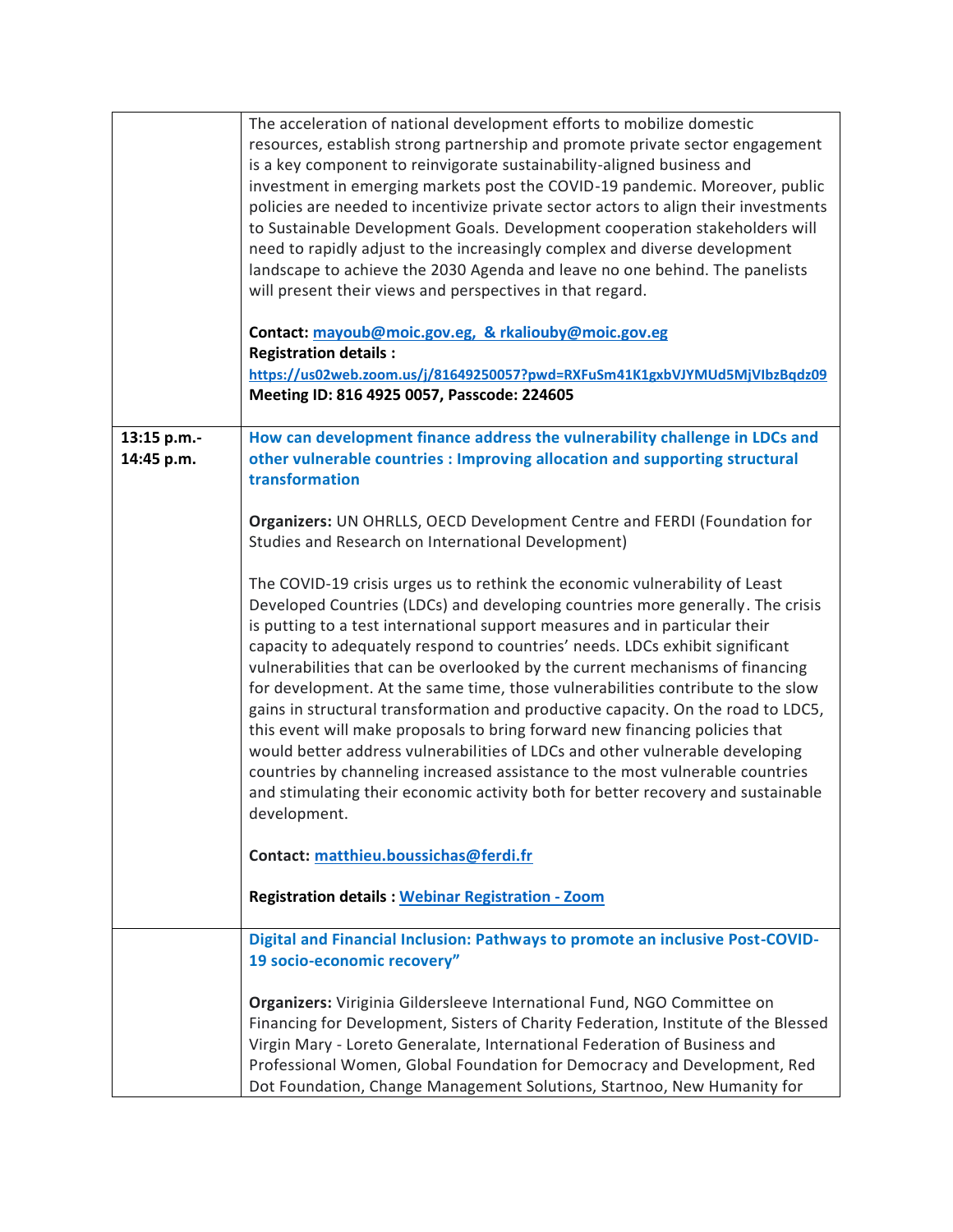| the Focolare Movement, Religious of the Sacred Heart of Mary and Salesian                                                                                                                                                                                                                                                                                                                                                                                                                                                                                                                                                                                                                                                                                                                                                                                                                                                                                                                                                                                                                                                                                                                                                                                  |
|------------------------------------------------------------------------------------------------------------------------------------------------------------------------------------------------------------------------------------------------------------------------------------------------------------------------------------------------------------------------------------------------------------------------------------------------------------------------------------------------------------------------------------------------------------------------------------------------------------------------------------------------------------------------------------------------------------------------------------------------------------------------------------------------------------------------------------------------------------------------------------------------------------------------------------------------------------------------------------------------------------------------------------------------------------------------------------------------------------------------------------------------------------------------------------------------------------------------------------------------------------|
| Missions Inc.                                                                                                                                                                                                                                                                                                                                                                                                                                                                                                                                                                                                                                                                                                                                                                                                                                                                                                                                                                                                                                                                                                                                                                                                                                              |
| While businesses are increasingly offering consumers the option to transact<br>through online and mobile platforms, two major barriers prevent consumers<br>from adopting these digital options: lack of internet connectivity (digital<br>exclusion) and or lack of a bank account to receive or make payments (financial<br>exclusion). In addition, Micro Small and Medium Enterprises (MSME) face<br>considerable challenges in accessing digital financial services and credit,<br>inclusive insurance schemes and online payment systems and retail platforms<br>that will be keys for their survival in the post-COVID era. Digital and Financial<br>inclusion is ever more critical for marginalized communities, especially women,<br>youth, refugees and informal migrant workers, to recover from the crisis and to<br>ensure the survival and sustainability of MSMEs. The panel will explore the<br>interlinkages between financial and digital inclusion, innovative advancement in<br>fintech and digital infrastructure to address the challenges faced by MSMEs and<br>marginalized communities, including last-mile connectivity, and propose<br>measures to address regulatory challenges and disparities in broadband<br>connectivity. |
| <b>Concept note for the panel event</b>                                                                                                                                                                                                                                                                                                                                                                                                                                                                                                                                                                                                                                                                                                                                                                                                                                                                                                                                                                                                                                                                                                                                                                                                                    |
| <b>Flyer for the panel event</b>                                                                                                                                                                                                                                                                                                                                                                                                                                                                                                                                                                                                                                                                                                                                                                                                                                                                                                                                                                                                                                                                                                                                                                                                                           |
| Contact: athomas@womenfirstfund.org                                                                                                                                                                                                                                                                                                                                                                                                                                                                                                                                                                                                                                                                                                                                                                                                                                                                                                                                                                                                                                                                                                                                                                                                                        |
| <b>Registration details: Meeting Registration - Zoom</b><br>Please register in advance, by 11 <sup>th</sup> April 5:00 pm.                                                                                                                                                                                                                                                                                                                                                                                                                                                                                                                                                                                                                                                                                                                                                                                                                                                                                                                                                                                                                                                                                                                                 |

## **Tuesday 13th April**

| 7:30 a.m.- | Advancing Equitable Solutions in Fiji, Indonesia, Malawi and Uruguay            |
|------------|---------------------------------------------------------------------------------|
| 8:45 a.m.  |                                                                                 |
|            | <b>Organizers:</b> United Nations Joint SDG Fund                                |
|            |                                                                                 |
|            | In March 2021, the Joint SDG Fund announced a US\$41 million portfolio to       |
|            | catalyze strategic financing to accelerate the SDGs. The allocation expands the |
|            | Joint SDG Fund's investments to date to US\$223 million, encompassing 101 joint |
|            | programmes in 97 countries for Integrated Social Protection and SDG             |
|            | Investments. Fiji, Indonesia, Malawi and Uruguay were selected from 155         |
|            | proposals from over 100 country applicants across the globe. Each of the four   |
|            | programmes combine public and private money to invest in achieving the SDGs.    |
|            | The side event will be moderated by Mark Carney, UN Special Envoy on Climate    |
|            | Action and Finance, and attended by the Deputy Secretary-General as well as     |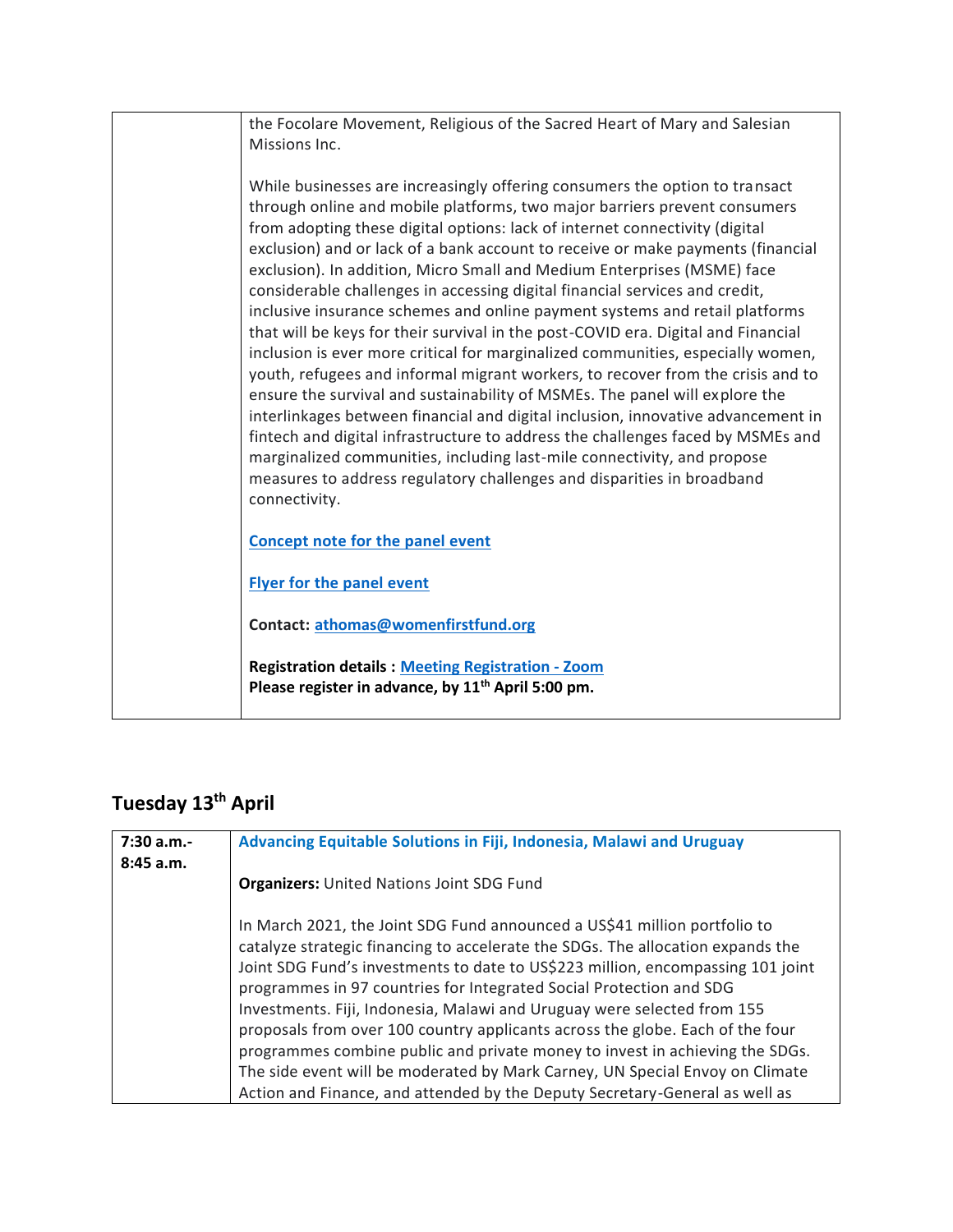| Heads of State and Ministers of the four countries selected (Fiji, Indonesia,<br>Malawi and Uruguay). Speakers will be asked to discuss and showcase the<br>initiatives currently being implemented in their countries, their expected impact<br>and leverage.<br>Contact: vivalda.poggiali@un.org<br>Registration details: * MC:MC_MC_SUBJECT * (campaign-archive.com)                                                                                                                                                                                                                                                                                                                                                                                                             |
|-------------------------------------------------------------------------------------------------------------------------------------------------------------------------------------------------------------------------------------------------------------------------------------------------------------------------------------------------------------------------------------------------------------------------------------------------------------------------------------------------------------------------------------------------------------------------------------------------------------------------------------------------------------------------------------------------------------------------------------------------------------------------------------|
|                                                                                                                                                                                                                                                                                                                                                                                                                                                                                                                                                                                                                                                                                                                                                                                     |
| Launch of the Addis Tax Initiative Declaration 2025: Tax systems that work for<br>people and advance the SDGs                                                                                                                                                                                                                                                                                                                                                                                                                                                                                                                                                                                                                                                                       |
| <b>Organizers:</b> ATI Steering Committee and International Tax Compact (ITC)                                                                                                                                                                                                                                                                                                                                                                                                                                                                                                                                                                                                                                                                                                       |
| The Addis Tax Initiative (ATI) invites you to join the high-level launch of the ATI<br>Declaration 2025. Developed in a participatory and inclusive process, the new<br>declaration reflects the common vision of the 62 members of a world where<br>partner countries can generate sufficient domestic revenues in an equitable,<br>accountable and transparent manner to fulfil the promise of the 2030 Agenda for<br>Sustainable Development.<br>The side event will serve as an opportunity for members of the ATI to strengthen<br>high-level commitment to domestic revenue mobilization (DRM) as means to<br>finance sustainable development and close recognized gaps in development<br>finance. It will also host a panel discussion on the role of DRM and the ATI in the |
| context of "Recover better" and identify interlinkages to other action areas of<br>financing for development.                                                                                                                                                                                                                                                                                                                                                                                                                                                                                                                                                                                                                                                                       |
| Contact: tobias.fleckenstein@giz.de & lisa.brinkmann@taxcompact.net                                                                                                                                                                                                                                                                                                                                                                                                                                                                                                                                                                                                                                                                                                                 |
| Registration details: Registration form for the official launch of the ATI Declaration<br>2025 at the 2021 ECOSOC Financing for Development Forum   ATI<br>(addistaxinitiative.net)                                                                                                                                                                                                                                                                                                                                                                                                                                                                                                                                                                                                 |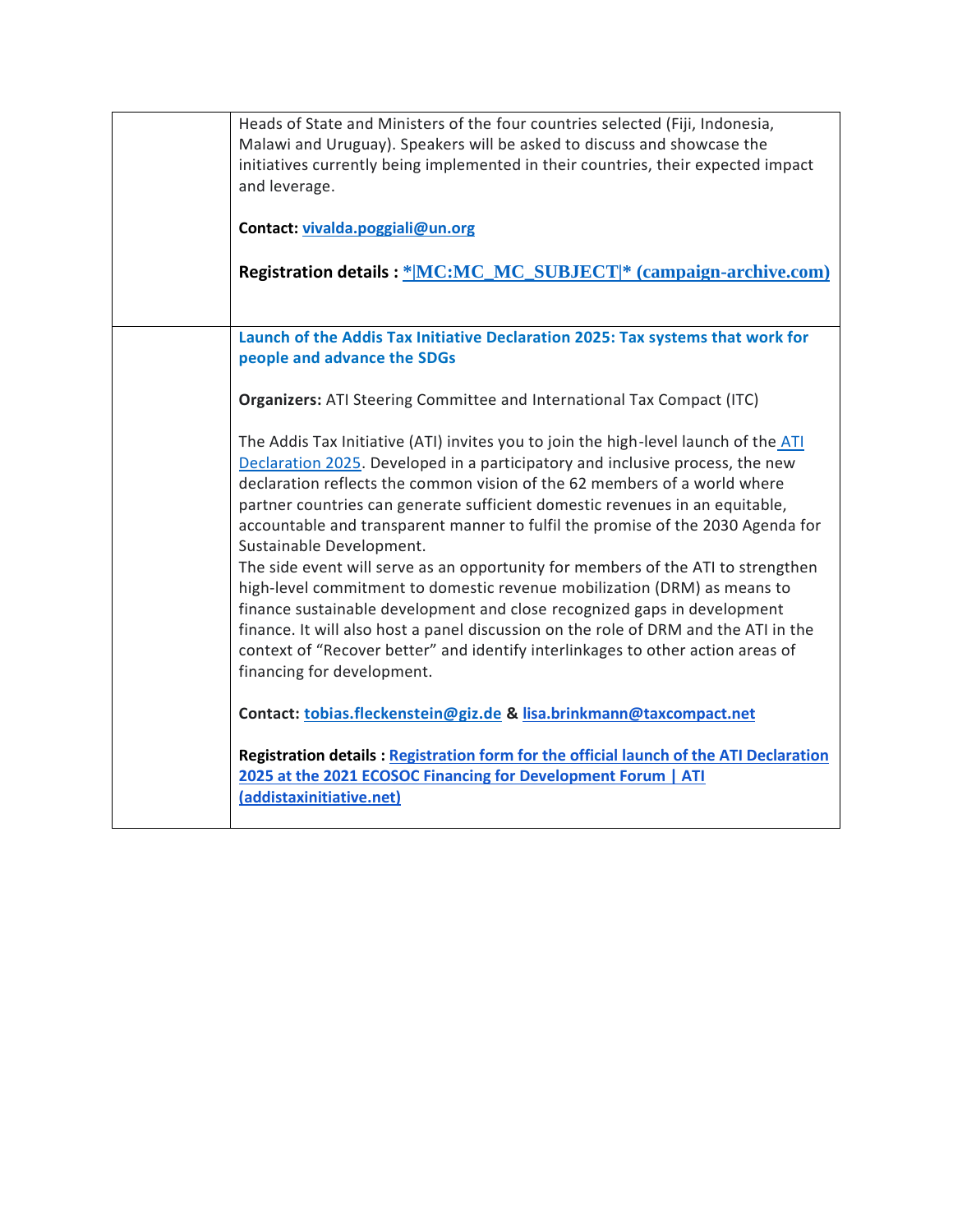| Financing for Disaster Risk Reduction and a Risk-Informed Approach to Investing                                                                                                                                                                                                                                                                                                                                                                                                                                                                                                                                                                                                                                                                                                                                                                                                                                                                                                                                                                                                                                                                                                                                                                         |
|---------------------------------------------------------------------------------------------------------------------------------------------------------------------------------------------------------------------------------------------------------------------------------------------------------------------------------------------------------------------------------------------------------------------------------------------------------------------------------------------------------------------------------------------------------------------------------------------------------------------------------------------------------------------------------------------------------------------------------------------------------------------------------------------------------------------------------------------------------------------------------------------------------------------------------------------------------------------------------------------------------------------------------------------------------------------------------------------------------------------------------------------------------------------------------------------------------------------------------------------------------|
| <b>Across the SDGs</b>                                                                                                                                                                                                                                                                                                                                                                                                                                                                                                                                                                                                                                                                                                                                                                                                                                                                                                                                                                                                                                                                                                                                                                                                                                  |
| Organizer: UN Office for Disaster Risk Reduction (UNDRR), UN Department of<br>Economic and Social Affairs (DESA) Development Cooperation Branch, and the<br>Permanent Mission of Australia, Indonesia, Peru and Norway as Co-Chairs of the<br>Group of Friends for Disaster Risk Reduction                                                                                                                                                                                                                                                                                                                                                                                                                                                                                                                                                                                                                                                                                                                                                                                                                                                                                                                                                              |
| The side event will delve deeper into the issues presented in the 2021 Financing<br>for Sustainable Development Report Thematic Chapter on financing for risk<br>reduction and resilience. Experts on climate-sensitive and risk-informed investing,<br>from the insurance sector, and on international development cooperation will<br>discuss how governments, IFIs, development banks, and the UN system can<br>integrate disaster risk reduction into domestic public financing and domestic and<br>international private finance. It will identify actions that governments can take to<br>finance the implementation of their national and local disaster risk reduction<br>strategies; to leverage development cooperation as a catalyst for risk-informed<br>development; and to integrate a multi-hazard risk-informed approach to public<br>and private investing across all sectors that considers economic risks as well as<br>social and environmental risks.<br>Please find the concept note and background information on the link below:<br>"Financing for Disaster Risk Reduction and Risk-Informed Approaches to Investing across<br>the SDGs" (2021 FFD Forum Side Event)   Financing for Sustainable Development Office<br>(un.org) |
| Contact: beynon@un.org & hidayat@un.org<br><b>Registration details:</b> Please click <b>here</b> to register                                                                                                                                                                                                                                                                                                                                                                                                                                                                                                                                                                                                                                                                                                                                                                                                                                                                                                                                                                                                                                                                                                                                            |
| The Challenge of Financing for Development Pre & Post CoVID-19                                                                                                                                                                                                                                                                                                                                                                                                                                                                                                                                                                                                                                                                                                                                                                                                                                                                                                                                                                                                                                                                                                                                                                                          |
| Organizers: The Egyptian Ministry of Planning and Economic Development in<br>partnership with the League of Arab States.                                                                                                                                                                                                                                                                                                                                                                                                                                                                                                                                                                                                                                                                                                                                                                                                                                                                                                                                                                                                                                                                                                                                |
| While progress towards achieving sustainable development should be driven by<br>governments, all relevant stakeholders should have contributions to implement<br>SDGs and promote recovery from the pandemic, in a green and a sustainable<br>manner. The side event aims at enhancing dialogue among multi-stakeholders and<br>attracting interested partners, sharing experiences, best practices and lessons<br>learnt and exploring innovative tools for financing SDGs                                                                                                                                                                                                                                                                                                                                                                                                                                                                                                                                                                                                                                                                                                                                                                             |
| During side event, hosted by the Egyptian Ministry of Planning & Economic<br>Development, in partnership with the League of Arab States, Egypt, as a pilot<br>country in the Arab region, shall introduce the first national report on Financing<br>SDGs, that helps identifying the opportunities, challenges and sets the way<br>forward towards addressing the national needs of Egypt to expedite the<br>implementation of SDGs and recover from COVID-19.                                                                                                                                                                                                                                                                                                                                                                                                                                                                                                                                                                                                                                                                                                                                                                                          |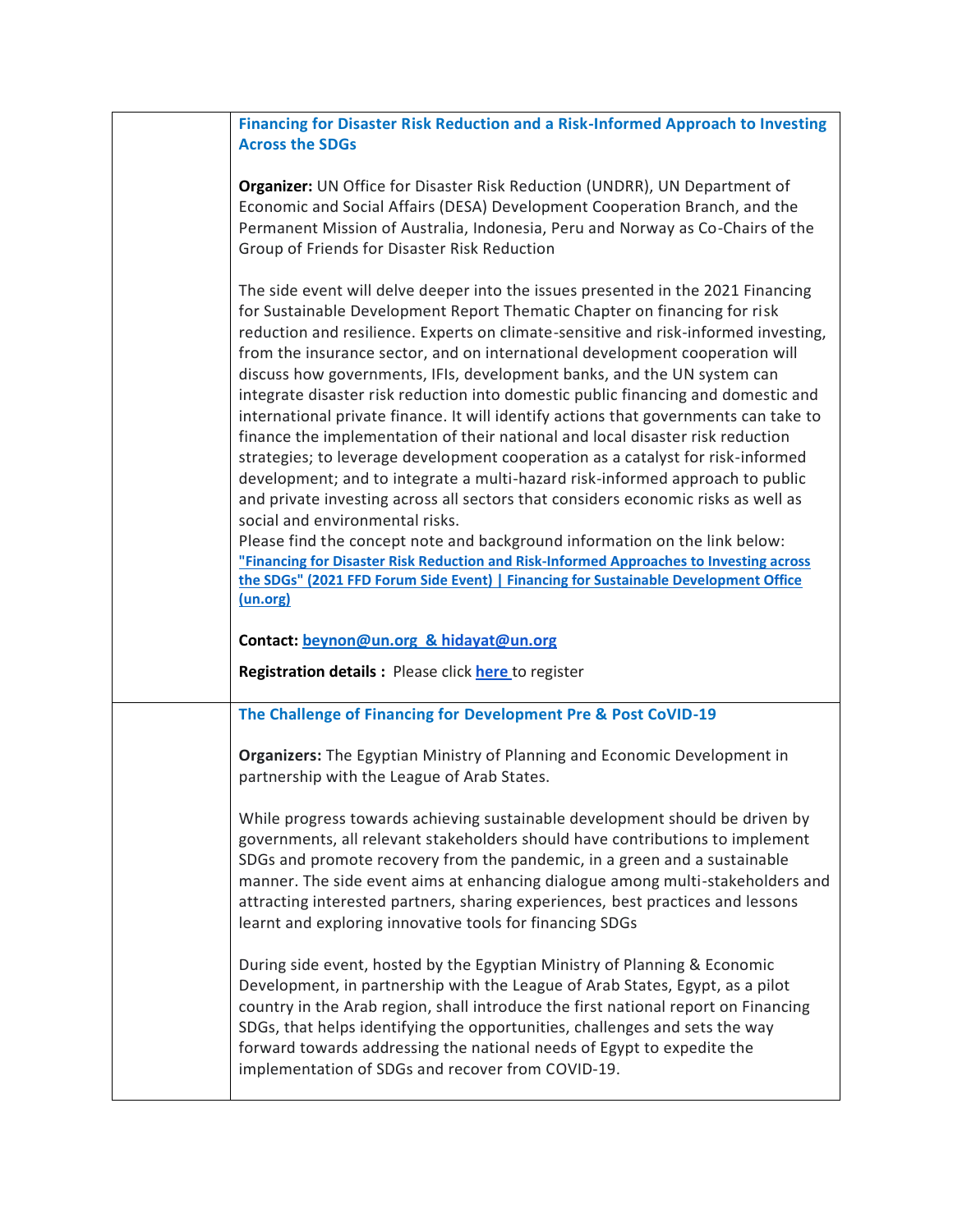|                | Contact: sherif.dawoud@mped.gov.eg                                                 |
|----------------|------------------------------------------------------------------------------------|
|                | <b>Registration/connection details:</b>                                            |
|                | https://mped-eg.webex.com/mped-                                                    |
|                | eg/j.php?MTID=mea43ae386f7715246959ec12a5f851c6                                    |
|                | Meeting number: 181 045 4373 Password: 12345                                       |
|                |                                                                                    |
|                | Financing COVID-19 recovery for a green, purple, and digital transition that       |
|                | leaves no one behind                                                               |
|                |                                                                                    |
|                | Organizers: Permanent Mission of Canada, Permanent Mission of Jamaica, ILO,        |
|                | UNCTAD, UNDP                                                                       |
|                |                                                                                    |
|                | The side event will serve as an opportunity to update on the work of the three     |
|                | cluster areas in the context of the initiative on Financing for Development in the |
|                | Era of COVID-19 and Beyond. The discussion will focus on public policies aimed at  |
|                | stimulating investments and employment opportunities for a green, purple, and      |
|                |                                                                                    |
|                | digital recovery, in-line with the ongoing discussions on Financing for            |
|                | Development in the Era of COVID-19 and Beyond. Country examples will be            |
|                | shared to assess the initial impact of stimulus measures and financing gaps, and   |
|                | countries experiences in NDC and SDG-financing strategies such as through the      |
|                | Integrated National Financing Frameworks (INFF) integrating COVID-19 related       |
|                | impacts. The discussion will focus on options for expanding fiscal space,          |
|                | particularly in developing countries and aligning financing to the SDGs.           |
|                |                                                                                    |
|                | Contact: barth@ilo.org                                                             |
|                |                                                                                    |
|                | Registration details: http://cutt.ly/fin4dev                                       |
|                |                                                                                    |
|                | <b>Building Back Better Through Sustainable Investments in Health</b>              |
|                |                                                                                    |
|                | Organizers: Group of Friends of UHC and Global Health/ Permanent Missions of       |
|                | Georgia, Japan and Thailand to the UN, World Health Organization, and others       |
|                | <b>TBC</b>                                                                         |
|                |                                                                                    |
|                | Universal health coverage offers a roadmap for ensuring good health and well-      |
|                | being, providing global health security, and accelerating sustainable development. |
|                | Achieving UHC is an ambitious goal that requires countries to mobilize sustained   |
|                | financial resources for health and to distribute them for better health, greater   |
|                | equity and increased social cohesion. At the side event, we will reaffirm the      |
|                | importance of mobilizing sustainable financial resources for health attainment     |
|                | through UHC.                                                                       |
|                |                                                                                    |
|                | Contact: yosuke.kita@mofa.go.jp                                                    |
|                |                                                                                    |
|                | <b>Registration details: Webinar Registration - Zoom</b>                           |
|                |                                                                                    |
| 13:15 p.m. $-$ | After COVID-19, New Thinking on creating real value and Financing the SDGs?        |
| 14:45 p.m.     |                                                                                    |
|                |                                                                                    |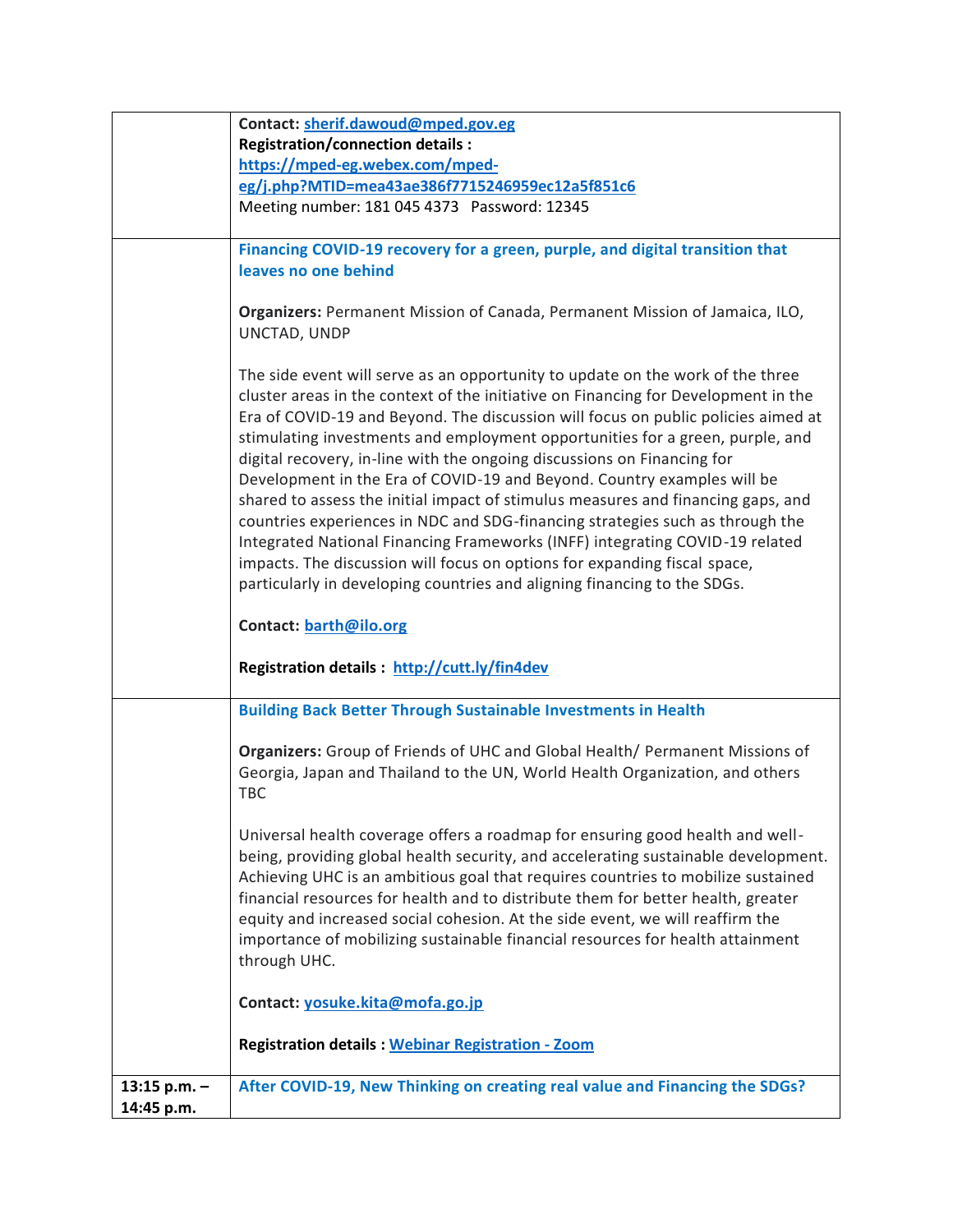| Organizer: CIFA & co-hosted by Permanent Mission of URUGUAY to the UN                                                                                  |
|--------------------------------------------------------------------------------------------------------------------------------------------------------|
|                                                                                                                                                        |
| This CIFA Side Event will seek to further our understanding on how the monetary                                                                        |
| policy intended to stabilize the economy is failing. Such a crisis will be an                                                                          |
| impediment to the realization of the UN 2030 Agenda. Our major concern within                                                                          |
| the SDGs is the reduction of poverty. Building entrepreneurial power leading to                                                                        |
| real value creation is a durable way to reduce poverty. It is expected that this CIFA                                                                  |
| Side Event help build a new approach where governments will encourage                                                                                  |
| investors to become entrepreneurs and actively participate in wealth creation and                                                                      |
| community development.                                                                                                                                 |
|                                                                                                                                                        |
| Contact: mezoui@gmail.com                                                                                                                              |
|                                                                                                                                                        |
| <b>Registration details:</b>                                                                                                                           |
| https://us02web.zoom.us/j/86976193364?pwd=bXNYSWwvL25rOXo3eDVuT0NVVXp2QT09                                                                             |
| Webinar ID: 869 7619 3364 Passcode: 985974                                                                                                             |
| The impact of covid-19 on aid: Financing an equitable recovery                                                                                         |
| <b>Organizers:</b> Development Initiatives, United Nations Foundation & Oxfam US                                                                       |
|                                                                                                                                                        |
| Development Initiatives (DI), the United Nations Foundation & Oxfam                                                                                    |
| International are pleased to invite you to join us for a panel event which will shed                                                                   |
| light on the financing challenges that have been exacerbated by the pandemic and                                                                       |
| will explore what needs to change in financing to promote an equitable response                                                                        |
| and recovery.                                                                                                                                          |
| Bringing together a diverse group of key experts on financing, this event will set                                                                     |
|                                                                                                                                                        |
| out what has changed as a result of Covid-19 and what this means for ODA                                                                               |
| spending if we are serious about building back better and fairer. This will include                                                                    |
| exploring new research on how key donors of Official Development Assistance                                                                            |
| have responded during the first year of the pandemic using the latest data                                                                             |
| available via the International Aid Transparency Initiative. Based on the                                                                              |
| information available in real time, this will set out what ODA commitments are                                                                         |
| being made, how priorities are shifting, and what the impact is likely to be on the<br>poorest and most vulnerable populations unless action is taken. |
| Following this presentation, there will be an action-oriented discussion with a                                                                        |
| select group of panelists who will share their unique insights, perspectives and                                                                       |
| respond to key questions such as how we make the best use of the limited                                                                               |
| resources we do currently have, and ODA in particular, to support building back                                                                        |
| better and fairer in 2021 and beyond.                                                                                                                  |
|                                                                                                                                                        |
| Register to join for what is set to be an interesting and informative discussion.                                                                      |
| If you would like to submit questions for the event, please send them to                                                                               |
| amy.cox@devinit.org                                                                                                                                    |
| Contact: amy.cox@devinit.org                                                                                                                           |
|                                                                                                                                                        |
| <b>Registration details: Webinar Registration - Zoom</b>                                                                                               |
|                                                                                                                                                        |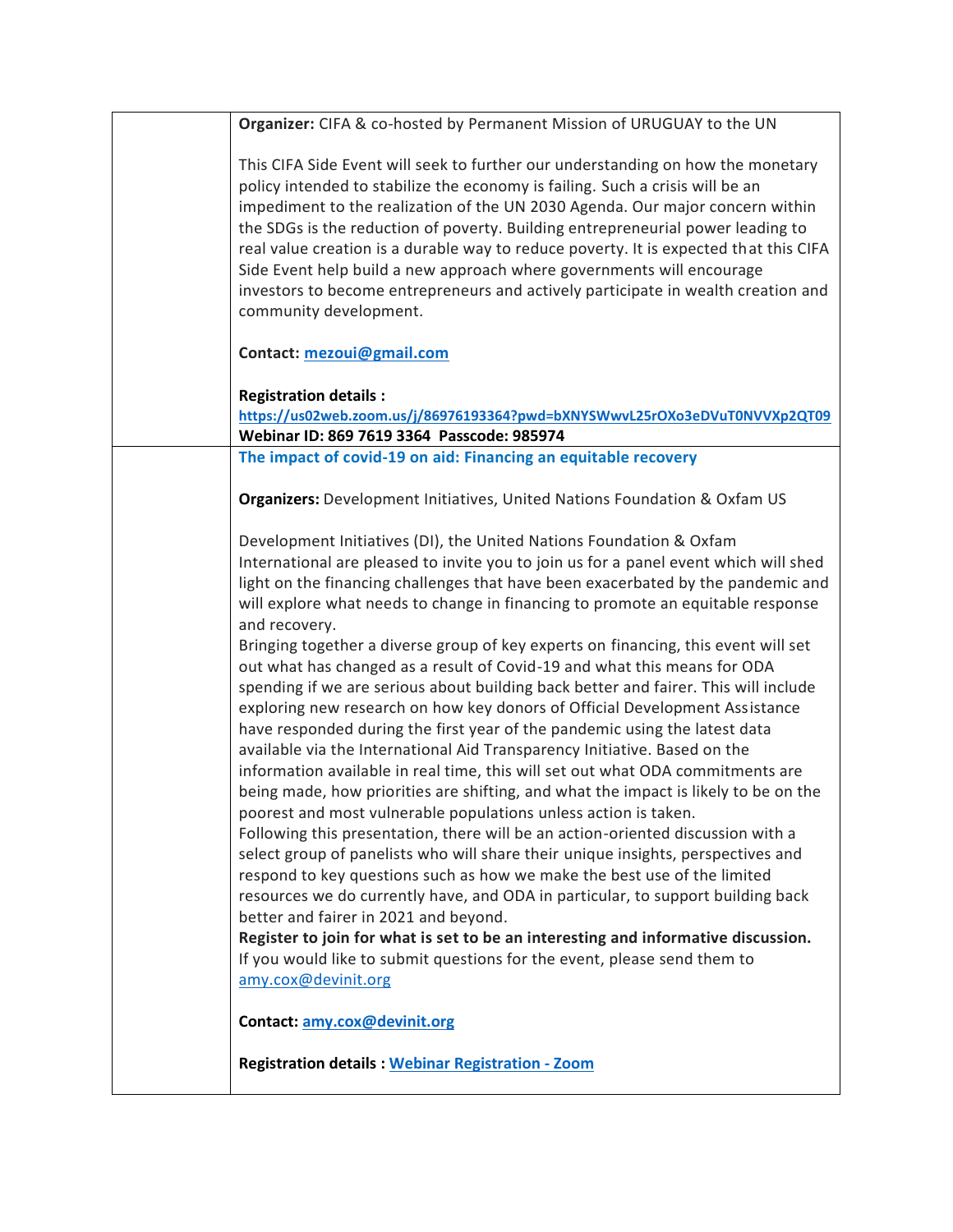| Debt-for-Climate Swaps for Small Island Developing States: An Innovative<br><b>Approach to Preventing A SIDS Debt Crisis</b>                                                                                                                                                                                                                                                                                                                                                                                                                                                                                                                                                                                                                                                                                                                                                                                                                                                                                                                                                                                                          |
|---------------------------------------------------------------------------------------------------------------------------------------------------------------------------------------------------------------------------------------------------------------------------------------------------------------------------------------------------------------------------------------------------------------------------------------------------------------------------------------------------------------------------------------------------------------------------------------------------------------------------------------------------------------------------------------------------------------------------------------------------------------------------------------------------------------------------------------------------------------------------------------------------------------------------------------------------------------------------------------------------------------------------------------------------------------------------------------------------------------------------------------|
|                                                                                                                                                                                                                                                                                                                                                                                                                                                                                                                                                                                                                                                                                                                                                                                                                                                                                                                                                                                                                                                                                                                                       |
| Organizer: Permanent Mission of Antigua and Barbuda - Chair of AOSIS                                                                                                                                                                                                                                                                                                                                                                                                                                                                                                                                                                                                                                                                                                                                                                                                                                                                                                                                                                                                                                                                  |
| The objective of this High-Level event is to align the discussions of debt-for-<br>climate swap with the Financing for Development Forum and to provide space for<br>member states, climate finance experts, civil society, the private sector and the<br>United Nations systems and institutions to discuss and present proposals on how<br>to advance the implementation of debt for climate swap for SIDS and how other<br>developing countries can benefit.                                                                                                                                                                                                                                                                                                                                                                                                                                                                                                                                                                                                                                                                       |
| Contact: Tumasie.blair@aosis.org, frances.fuller@aosis.org &<br>claxton.duberry@aosis.org                                                                                                                                                                                                                                                                                                                                                                                                                                                                                                                                                                                                                                                                                                                                                                                                                                                                                                                                                                                                                                             |
| Registration details: http://bit.ly/AOSISDebtSwapWebinar                                                                                                                                                                                                                                                                                                                                                                                                                                                                                                                                                                                                                                                                                                                                                                                                                                                                                                                                                                                                                                                                              |
| Priorities for the SME ecosystems for the next Programme of Action for the<br>LDCs: Missing middle, SMEs and their productive capacities                                                                                                                                                                                                                                                                                                                                                                                                                                                                                                                                                                                                                                                                                                                                                                                                                                                                                                                                                                                              |
| Organizers: Permanent Mission of Finland to the UN, Permanent Mission of<br>Malawi to the UN, UNCTAD, FCA Investments                                                                                                                                                                                                                                                                                                                                                                                                                                                                                                                                                                                                                                                                                                                                                                                                                                                                                                                                                                                                                 |
| The least developed countries' (LDCs') advancing towards sustainable<br>development and eventually graduating requires financing for development which<br>builds on the sustainable, locally-rooted solutions. The importance of small and<br>medium-sized enterprises (SMEs) for LDC economies has been noted in several<br>studies, including UNCTAD's LDC Report series. This side-event adopts an<br>ecosystem viewpoint to the SMEs in LDCs, calling for systemic solutions and<br>cooperation by Governments, the UN, private sector, financial intermediaries and<br>SMEs. With a view to contributing to the preparatory process of the LDC5<br>Conference in 2022, this side-event brings together the above-mentioned actors<br>to deliberate on ways to support SME ecosystems in the LDCs, contribute to LDCs'<br>development of productive capacities and eventually achieve the SDGs. It<br>discusses which new international support measures can support LDC SMEs, what<br>opportunities digitalization brings to SMEs and the broader ecosystem, and how<br>essential services to LDC SMEs can be provided at scale. |
| Contact: rolf.traeger@un.org                                                                                                                                                                                                                                                                                                                                                                                                                                                                                                                                                                                                                                                                                                                                                                                                                                                                                                                                                                                                                                                                                                          |
| <b>Registration details:</b>                                                                                                                                                                                                                                                                                                                                                                                                                                                                                                                                                                                                                                                                                                                                                                                                                                                                                                                                                                                                                                                                                                          |
| https://rtce-unog.webex.com/rtce-                                                                                                                                                                                                                                                                                                                                                                                                                                                                                                                                                                                                                                                                                                                                                                                                                                                                                                                                                                                                                                                                                                     |
| unog/j.php?MTID=m7aacbeba7844c937cdbc13e75b33bf98                                                                                                                                                                                                                                                                                                                                                                                                                                                                                                                                                                                                                                                                                                                                                                                                                                                                                                                                                                                                                                                                                     |
| Meeting number (access code): 183 124 8618                                                                                                                                                                                                                                                                                                                                                                                                                                                                                                                                                                                                                                                                                                                                                                                                                                                                                                                                                                                                                                                                                            |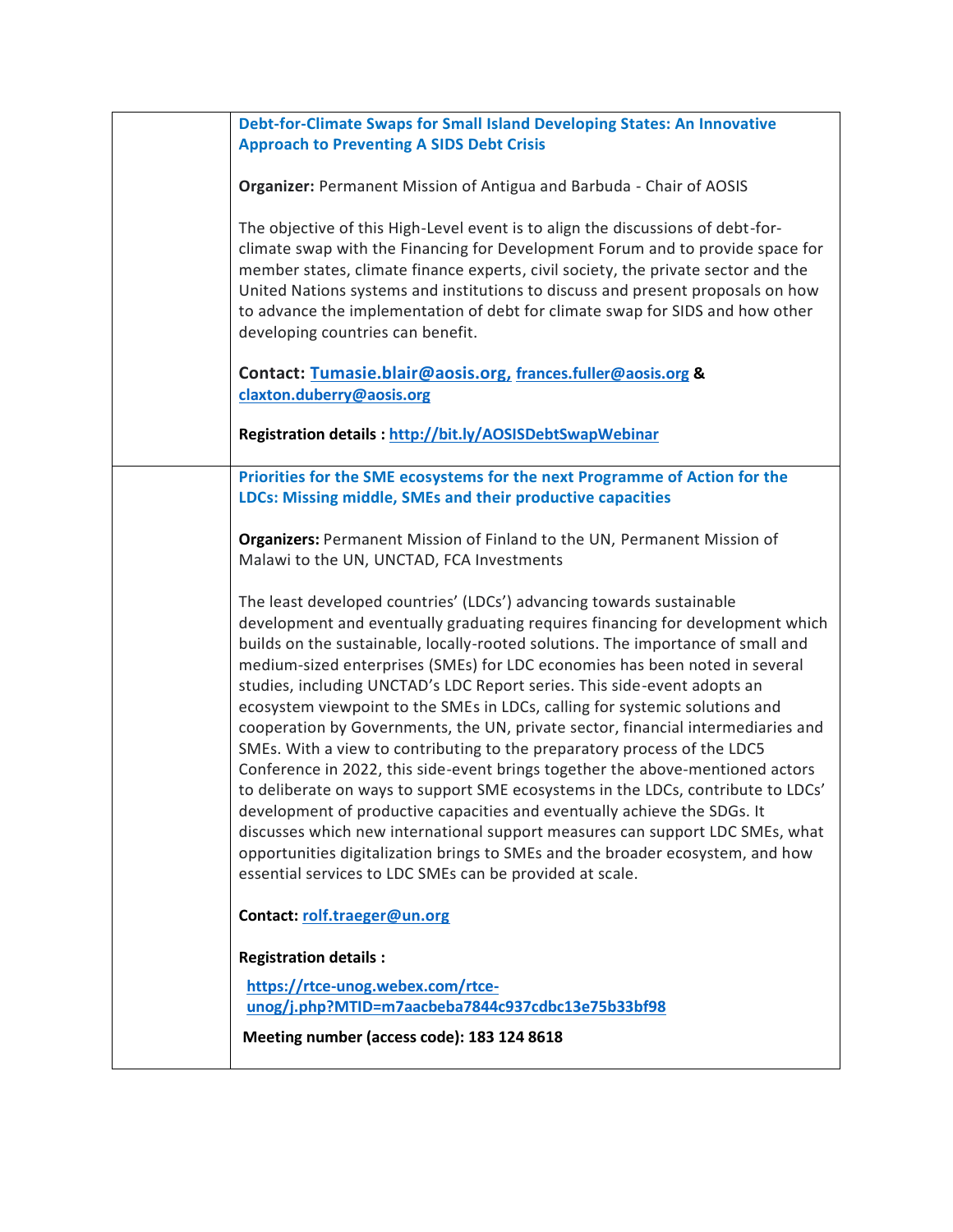## **Wednesday 14th April**

| $7:30$ a.m. $-8:45$ | <b>Integrated National Financing Frameworks: Advancing Implementation in</b>                                                                         |
|---------------------|------------------------------------------------------------------------------------------------------------------------------------------------------|
| a.m.                | <b>Support of Recovery.</b>                                                                                                                          |
|                     |                                                                                                                                                      |
|                     | Organizers: UNDESA, UNDP, EU                                                                                                                         |
|                     |                                                                                                                                                      |
|                     | In 2019, 16 countries committed to pioneering Integrated National Financing                                                                          |
|                     | Frameworks (INFFs) to finance their national SDG efforts. Now, governments                                                                           |
|                     | in around 60 countries are following suit. The COVID-19 pandemic and its<br>economic fallout have further heightened interest in INFFs, with several |
|                     | countries adopting them in support of their recovery plans.                                                                                          |
|                     | The international community, led by the United Nations and the European                                                                              |
|                     | Union, has responded by combining and aligning resources and tools in                                                                                |
|                     | support of these national efforts, including through targeted technical                                                                              |
|                     | assistance and methodological guidance.                                                                                                              |
|                     | This side event will bring together policy makers and INFF practitioners from                                                                        |
|                     | around the world to share early lessons from pioneer countries and to launch                                                                         |
|                     | the INFF Knowledge Platform as the foundation of a growing Community of                                                                              |
|                     | Practice working to develop and implement INFFs.                                                                                                     |
|                     | Contact: Cecilia.caio@un.org                                                                                                                         |
|                     |                                                                                                                                                      |
|                     | <b>Registration details: Side Event Registration (google.com)</b>                                                                                    |
|                     |                                                                                                                                                      |
|                     | <b>Blockchain financial platform for automatic distribution</b>                                                                                      |
|                     |                                                                                                                                                      |
|                     | Organizer: Foundation of International Servant leadership Exchange<br>Association (ISEA foundation)                                                  |
|                     |                                                                                                                                                      |
|                     | ISEA foundation has been conducting research and experiments on blockchain                                                                           |
|                     | finance, aiming at providing a platform that guarantees Survival Human Rights                                                                        |
|                     | that all human beings can access.                                                                                                                    |
|                     |                                                                                                                                                      |
|                     | Through this event, we would like to present a framework for our policy on                                                                           |
|                     | "Blockchain financial platform for automatic distribution"                                                                                           |
|                     | 1. Automatic distribution through mobile applications.<br>2. Distribution through kiosk installation in local markets.                               |
|                     | 3. Verification and distribution to people without personal identification.                                                                          |
|                     | 4. Support and distribution of swap function between currencies without                                                                              |
|                     | commission.                                                                                                                                          |
|                     | Concept note                                                                                                                                         |
|                     |                                                                                                                                                      |
|                     | Contact: iseaus@gmail.com & henry@isea.center                                                                                                        |
|                     |                                                                                                                                                      |
|                     | <b>Registration details: Side Event Registration (google.com)</b>                                                                                    |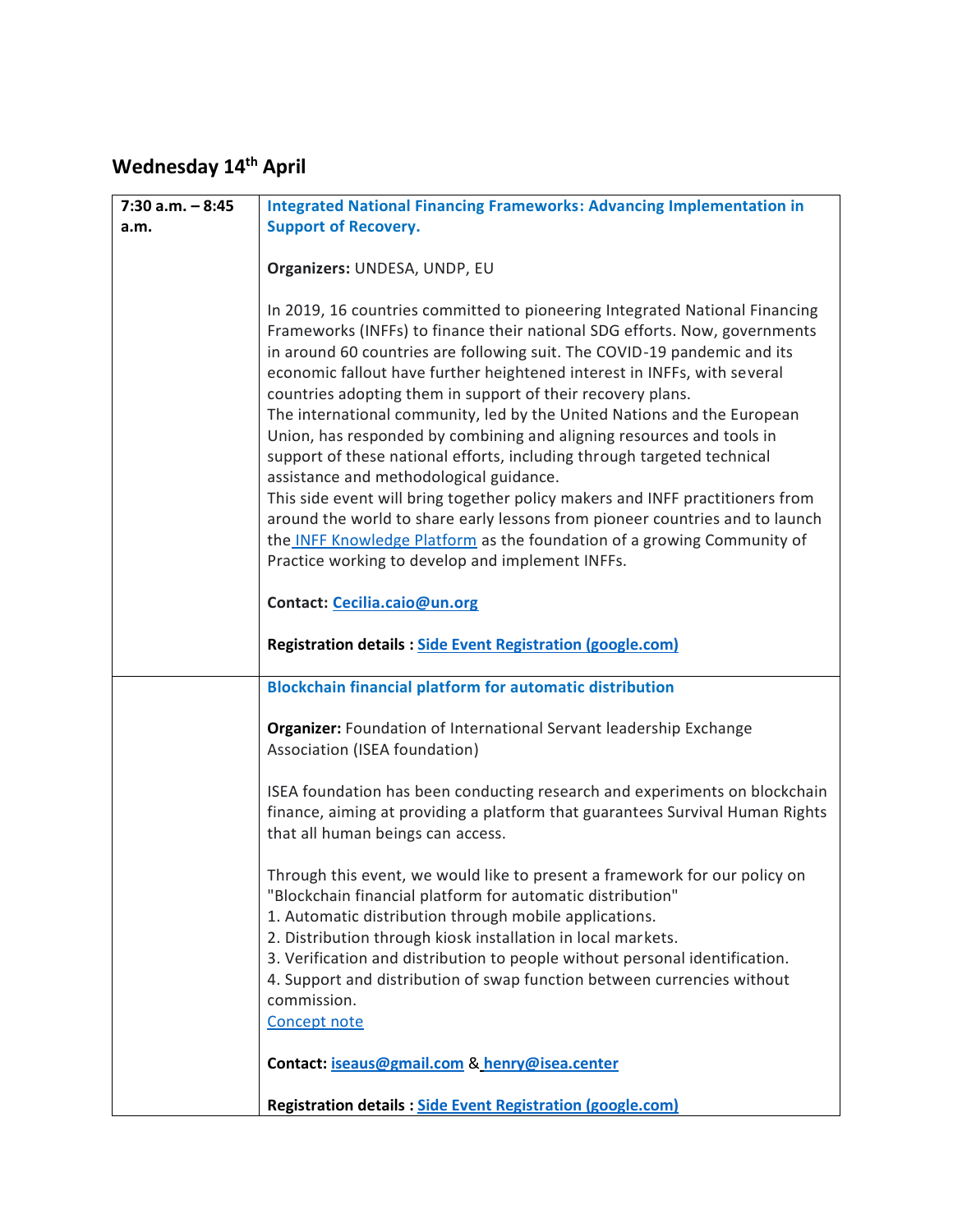| Soft-Launch of The "SDG Investor Platform" To Accelerate SDG-Aligned<br><b>Investment Globally by UNDP and UN SG's GISD Alliance</b>                                                                                                                                                                                                                                                                                                                                                                                                                                                                                                                                                                                                                                                                                                                                                                                                                                                                                                                                                                                                                                                                                                                    |
|---------------------------------------------------------------------------------------------------------------------------------------------------------------------------------------------------------------------------------------------------------------------------------------------------------------------------------------------------------------------------------------------------------------------------------------------------------------------------------------------------------------------------------------------------------------------------------------------------------------------------------------------------------------------------------------------------------------------------------------------------------------------------------------------------------------------------------------------------------------------------------------------------------------------------------------------------------------------------------------------------------------------------------------------------------------------------------------------------------------------------------------------------------------------------------------------------------------------------------------------------------|
| Organizer: UNDP                                                                                                                                                                                                                                                                                                                                                                                                                                                                                                                                                                                                                                                                                                                                                                                                                                                                                                                                                                                                                                                                                                                                                                                                                                         |
| The United Nations Development Programme ("UNDP") SDG Impact and the<br>UN Secretary General's Global Investors for Sustainable Development (GISD)<br>Alliance launches the SDG Investor Platform during this side event of the 2021<br>SDG Investment Fair. This session will discuss how the SDG Investment<br>Platform will facilitate SDG-relevant investing at scale. Drawing from<br>experiences, panelists will introduce how the data captured in SDG Investor<br>Maps and presented in the SDG Investment Platform can be useful for their<br>investment decisions while contributing to the SDGs. The Platform will also<br>pilot hosting the government projects and panelists will share insights. In<br>addition, the panel will highlight new market building and facilitation activities<br>to mobilize investment for sustainable development at scale.                                                                                                                                                                                                                                                                                                                                                                                 |
| Contact: sebnem.sener@undp.org                                                                                                                                                                                                                                                                                                                                                                                                                                                                                                                                                                                                                                                                                                                                                                                                                                                                                                                                                                                                                                                                                                                                                                                                                          |
| <b>Registration details: Webinar Registration - Zoom</b>                                                                                                                                                                                                                                                                                                                                                                                                                                                                                                                                                                                                                                                                                                                                                                                                                                                                                                                                                                                                                                                                                                                                                                                                |
| <b>Maximizing Mining Revenues for Sustainable Development in the 21st</b><br><b>Century</b>                                                                                                                                                                                                                                                                                                                                                                                                                                                                                                                                                                                                                                                                                                                                                                                                                                                                                                                                                                                                                                                                                                                                                             |
| Organizers: The African Tax Administration Forum (ATAF) & The<br>Intergovernmental Forum on Mining, Minerals, Metals and Sustainable<br>Development (IGF)                                                                                                                                                                                                                                                                                                                                                                                                                                                                                                                                                                                                                                                                                                                                                                                                                                                                                                                                                                                                                                                                                               |
| The transition to a low carbon economy means society must diversify away<br>from fossil fuels to green energy technologies that depend on minerals and<br>metals.<br>This is a unique opportunity for resource-rich developing countries to re-<br>imagine domestic resource mobilization for sustainable development.<br>Mining has often failed to deliver expected government revenues due to weak<br>enforcement of tax laws by governments, aggressive tax planning by<br>investors, and overly generous tax incentives. Without fundamental changes,<br>the coming mining boom is unlikely to achieve its full potential to fund<br>important government priorities including the Sustainable Development<br>Goals. The time is right for policy makers to will need to improve their<br>country's mining fiscal regimes or consider alternative options for maximizing<br>returns on mineral wealth.<br>This event will bring together governments of resource-rich developing<br>countries, civil society, and international organizations to take stock of the<br>current system of mining taxation and the fundamental reforms needed to<br>ensure mining contributes fully to achieving the financing for sustainable<br>development agenda. |
|                                                                                                                                                                                                                                                                                                                                                                                                                                                                                                                                                                                                                                                                                                                                                                                                                                                                                                                                                                                                                                                                                                                                                                                                                                                         |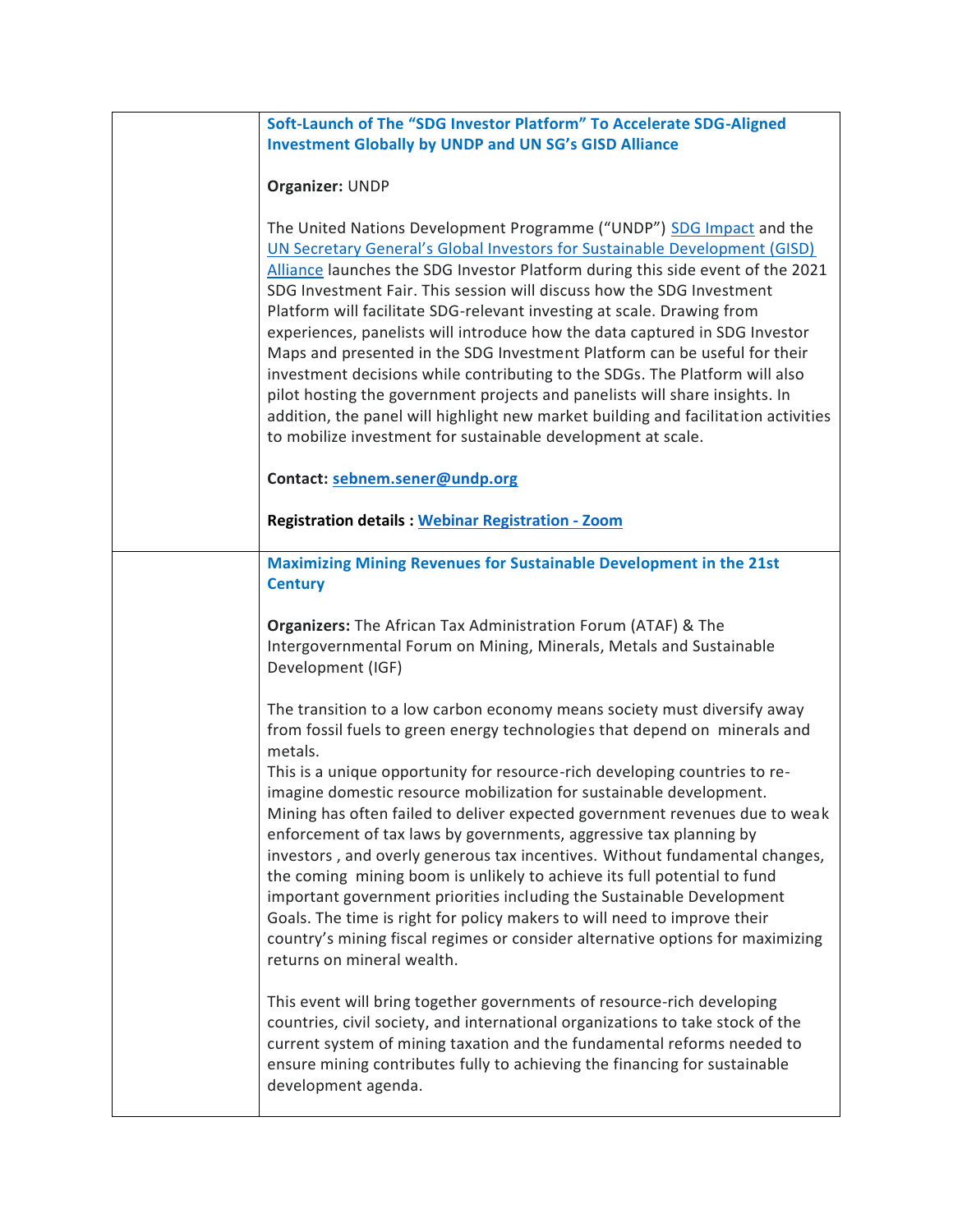|                              | Contact: Secretariat@IGFMining.org                                                                                                                                                                                                                                                                                                                                                                                                                                                                                                                                                                                                                                                                                                                       |
|------------------------------|----------------------------------------------------------------------------------------------------------------------------------------------------------------------------------------------------------------------------------------------------------------------------------------------------------------------------------------------------------------------------------------------------------------------------------------------------------------------------------------------------------------------------------------------------------------------------------------------------------------------------------------------------------------------------------------------------------------------------------------------------------|
|                              | <b>Registration details: Webinar Registration - Zoom</b>                                                                                                                                                                                                                                                                                                                                                                                                                                                                                                                                                                                                                                                                                                 |
|                              | Leveraging the Financing for Development process to ensure a gender lens in<br>building back better                                                                                                                                                                                                                                                                                                                                                                                                                                                                                                                                                                                                                                                      |
|                              | Organizers: UN Women and Permanent Missions of Fiji and the Netherlands to<br>the UN                                                                                                                                                                                                                                                                                                                                                                                                                                                                                                                                                                                                                                                                     |
|                              | UN Women in collaboration with the Permanent Mission of Fiji to the United<br>Nations aims to host a side event during the 2021 ECOSOC Financing for<br>Development Forum on how to leverage the Financing for Development<br>process to ensure a gender lens in building back better for women and girls<br>from the COVID-19 crisis. The roundtable will mobilize Finance Ministers,<br>representatives from International Finance Institutions, Member States, the<br>UN and invited guests to build partnerships to amplify the importance of and<br>showcase efforts led on addressing gender equality and women's<br>empowerment in the response while highlighting best practices and sharing of<br>experiences of leveraging financing for SDG5. |
|                              | Contact: maham.hai-tadesse@unwomen.org                                                                                                                                                                                                                                                                                                                                                                                                                                                                                                                                                                                                                                                                                                                   |
|                              | <b>Registration details: Zoom Webinar</b>                                                                                                                                                                                                                                                                                                                                                                                                                                                                                                                                                                                                                                                                                                                |
| 13:15 p.m. $-$<br>14:45 p.m. | "COVID recovery and our planet's repair must be the two sides of the same<br>coin" Financing Nature-based Solutions is Path to Holistic and Equitable<br><b>Recovery from Pandemic</b>                                                                                                                                                                                                                                                                                                                                                                                                                                                                                                                                                                   |
|                              | Organizer: NGO Committee on Financing for Development - Climate Finance<br>Working Group and Others; Co-Sponsorship with the Permanent Mission of<br>Costa Rica to the United Nations and the Permanent Mission of Jamaica to the<br><b>United Nations</b>                                                                                                                                                                                                                                                                                                                                                                                                                                                                                               |
|                              | This side-event will showcase climate adaptation finance focusing on nature-<br>based solutions as holistic and greener path to restore the well-being and<br>recovery from COVID-19 pandemic. Panelist will speak as to their<br>organizational initiative on financing NbS, current initiative, success as well as<br>challenges and gaps. It is the hope of this forum to present recommendations<br>calling all stakeholders to finance a more robust and stronger holistic and<br>greener response to pandemic recovery and protection of nature.                                                                                                                                                                                                   |
|                              | "The UN Secretary General's State of the Planet Speech at Columbia University, 4 December 2020                                                                                                                                                                                                                                                                                                                                                                                                                                                                                                                                                                                                                                                           |
|                              | Contact: mmisolas@mksisters.org                                                                                                                                                                                                                                                                                                                                                                                                                                                                                                                                                                                                                                                                                                                          |
|                              | <b>Registration details: Meeting Registration - Zoom</b><br>Please see Concept Note here.                                                                                                                                                                                                                                                                                                                                                                                                                                                                                                                                                                                                                                                                |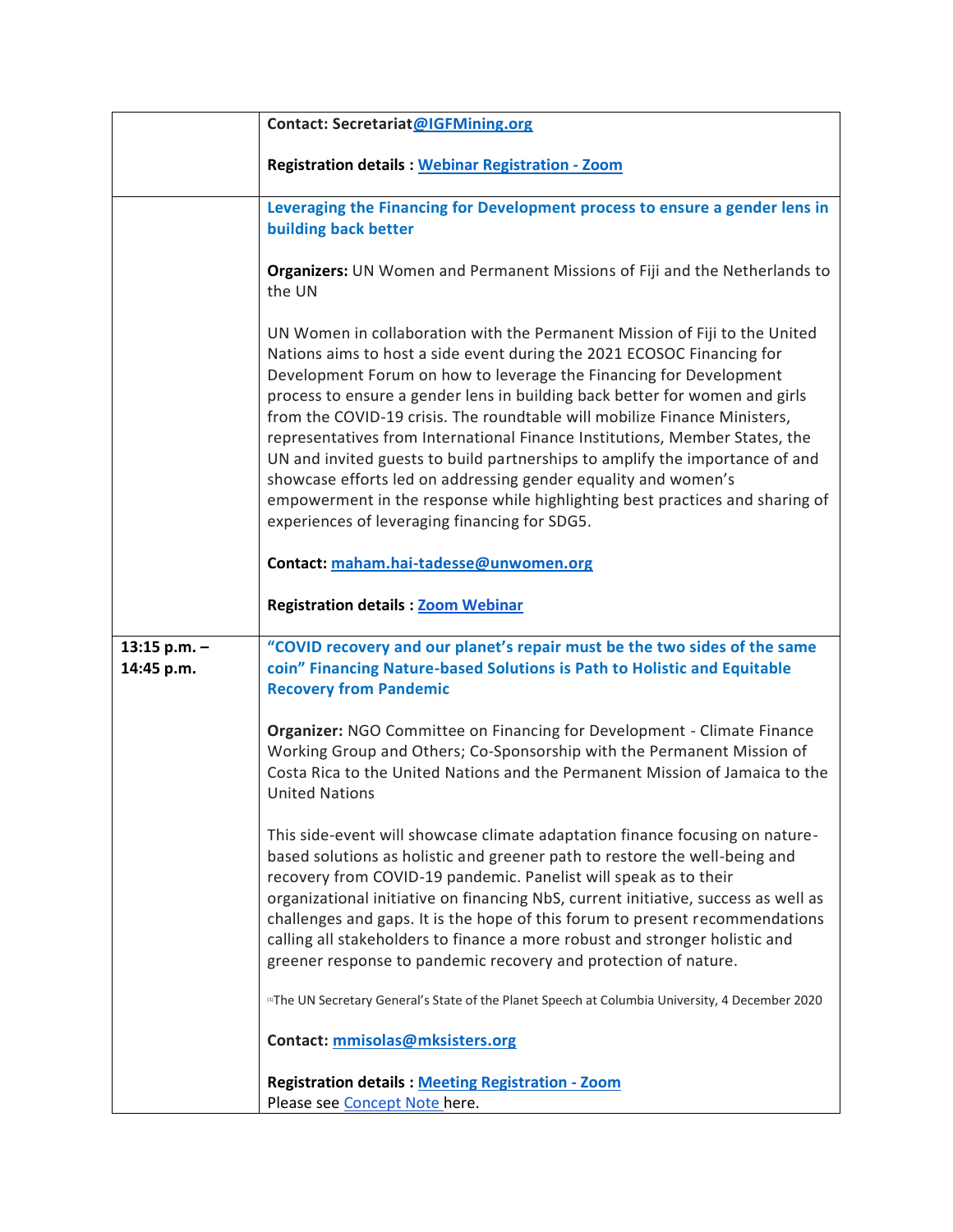| Reforms to the international financial architecture for sustainable                |
|------------------------------------------------------------------------------------|
| development: from theory to practice                                               |
|                                                                                    |
| Organizer: Ministry of Economy, Argentina                                          |
|                                                                                    |
| This session focuses on the need to reform the existing market approach to         |
| sovereign debt restructuring, and the possibility of working towards a             |
| multilateral framework. Specifically, the event addresses the question on how      |
| the implementation of a multilateral framework could look like in practice,        |
| answering questions such as: what is the best institutional design for a           |
| multilateral mechanism of this type? What specific tasks would it undertake?       |
|                                                                                    |
| Is it convenient that it be based on an international treaty? What are the         |
| advantages of opting for a soft-law mechanism? Should the International            |
| Monetary Fund be involved in the implementation of this mechanism? And             |
| what would be its location in the organization chart of the United Nations?        |
|                                                                                    |
| Contact: lgc@mrecic.gov.ar                                                         |
| <b>Registration details: Webinar Registration - Zoom</b>                           |
|                                                                                    |
| A Rule of Law Based Approach to Sustainable Economic Recovery for                  |
| Least Developed Countries: The contribution of ISP/LDCs as a dedicated             |
| public-private partnership for investment capacity development in the              |
| least developed countries                                                          |
|                                                                                    |
|                                                                                    |
| Organizers: IDLO, UN-OHRLLS, Permanent Mission of Malawi to the UN,                |
| Permanent Mission of Italy to the UN, ISP/LDCs Steering Committee.                 |
|                                                                                    |
| The impact of the global crisis triggered by COVID-19 is being felt most severely  |
| by LDCs and by the most vulnerable people within them. It is becoming critical     |
| to develop new solutions to unlock LDCs' capacity to create an enabling            |
| environment to attract FDI and access the resource flows required to finance       |
| their recovery efforts. Against the assessment by the LDCs of the path to their    |
| socio-economic recovery in preparation for the 2022 DOHA Conference, this Side     |
| Event will review the initial experience in implementing IDLO's Investment         |
| Support Programme for the Least Developed Countries (ISP/LDCs)-a dedicated         |
| public-private partnership geared to supporting LDCs in managing and sustaining    |
| FDI. Discussions will focus on the distinctive features of the Programme and their |
| contribution to innovation and enhanced impact in the international effort to      |
| support LDCs' capacity development and help level the playing field in             |
| investment negotiations and the settlement of commercial disputes.                 |
|                                                                                    |
| Contact: fscala@idlo.int                                                           |
|                                                                                    |
|                                                                                    |
| <b>Registration details: Webinar Registration - Zoom</b>                           |
|                                                                                    |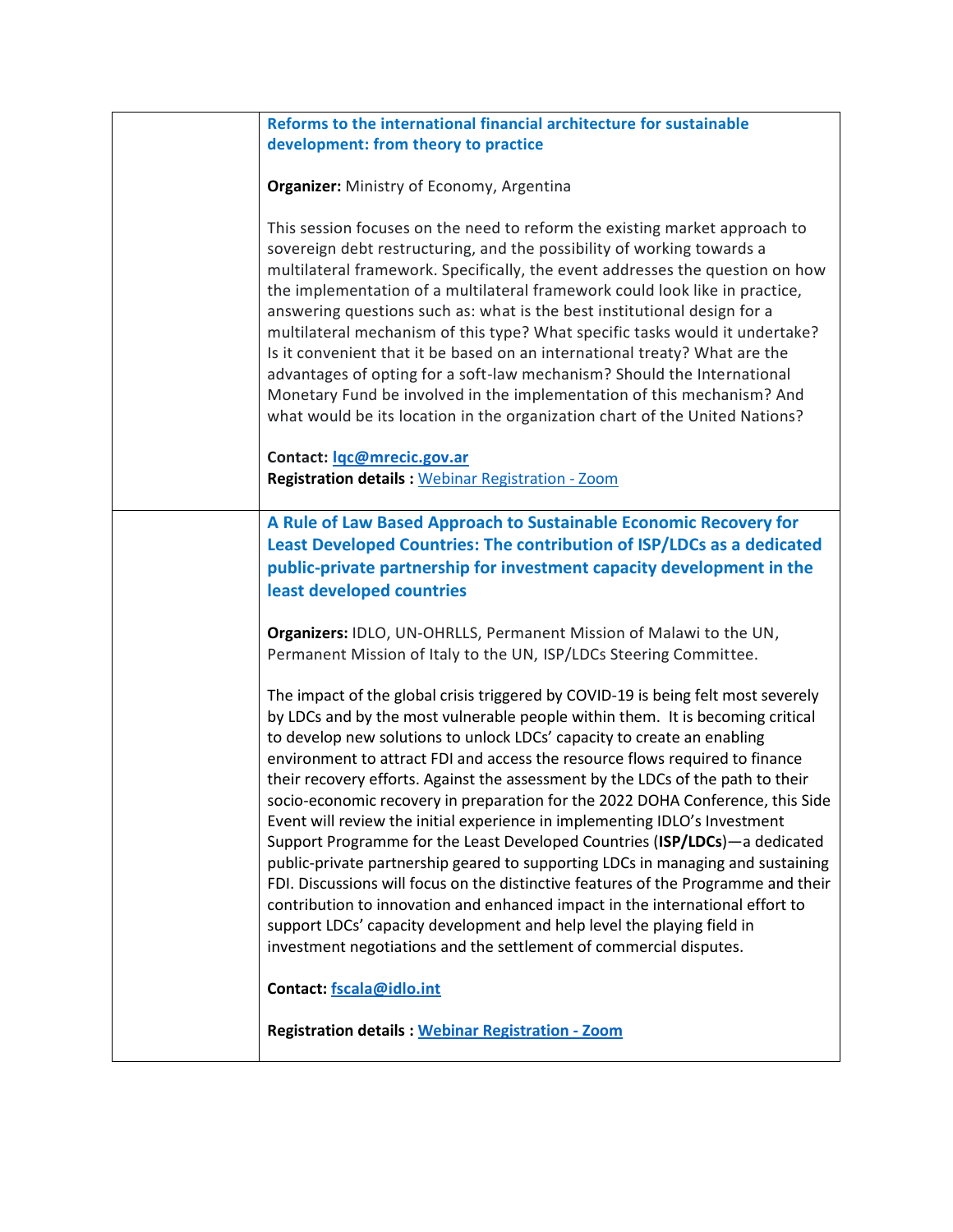## **Thursday 15th April**

| $7:30$ a.m. $-8:45$ | Risk-informed Financing Frameworks: Vulnerabilities, Local Realities and the                                                                                                                                                                                                                                                                                                                                                                                                                                                                                                                                                                                                                                                                                                                                                                                                                                                                                                                                                                                             |
|---------------------|--------------------------------------------------------------------------------------------------------------------------------------------------------------------------------------------------------------------------------------------------------------------------------------------------------------------------------------------------------------------------------------------------------------------------------------------------------------------------------------------------------------------------------------------------------------------------------------------------------------------------------------------------------------------------------------------------------------------------------------------------------------------------------------------------------------------------------------------------------------------------------------------------------------------------------------------------------------------------------------------------------------------------------------------------------------------------|
| a.m.                | <b>Cost of Inaction</b>                                                                                                                                                                                                                                                                                                                                                                                                                                                                                                                                                                                                                                                                                                                                                                                                                                                                                                                                                                                                                                                  |
|                     | Organizers: Government of Bangladesh (CWIS FSM Support Cell, Department<br>of Public Health Engineering); Sendai Stakeholder Engagement Mechanism<br>(SEM)                                                                                                                                                                                                                                                                                                                                                                                                                                                                                                                                                                                                                                                                                                                                                                                                                                                                                                               |
|                     | The Sendai Framework for Disaster Risk Reduction 2015-2030 highlights that<br>sustainable development is only possible through a people-centered<br>preventive approach to resilience. In this context, the Sendai Framework and<br>the FfD agenda are inextricably linked. The adverse effects of disasters<br>disproportionately affect communities in countries lagging behind in the<br>realization of the 2030 Agenda. COVID-19 and its impacts has made this<br>evident. It has urgently highlighted the need for financing frameworks and<br>instruments to emphasize prevention and preparedness through financing for<br>DRR and risk informed investment. This event will explore solutions for<br>building resilience while advancing sustainable development (focus on SDG 5,<br>6, 11, 13) through risk-informed financing frameworks. It will also highlight<br>the cost of inaction and how it affects local communities and marginalized<br>peoples, such as women, in the context of the COVID-19 pandemic, and<br>further deepens development divides. |
|                     | Contact: valeria.drigo@gndr.org                                                                                                                                                                                                                                                                                                                                                                                                                                                                                                                                                                                                                                                                                                                                                                                                                                                                                                                                                                                                                                          |
|                     | <b>Registration details: Webinar Registration - Zoom</b>                                                                                                                                                                                                                                                                                                                                                                                                                                                                                                                                                                                                                                                                                                                                                                                                                                                                                                                                                                                                                 |
|                     | What next on Financing for Development (FfD)? Reflections and mapping a<br>way forward                                                                                                                                                                                                                                                                                                                                                                                                                                                                                                                                                                                                                                                                                                                                                                                                                                                                                                                                                                                   |
|                     | Organizer: Civil Society Financing for Development Group (including the<br>Women's Working Group on FfD)                                                                                                                                                                                                                                                                                                                                                                                                                                                                                                                                                                                                                                                                                                                                                                                                                                                                                                                                                                 |
|                     | As the FfD Forum comes to a close this week, the FfD process cannot afford to<br>be locked into agreed calendar dates when the world is faced with an<br>unprecedented and unpredictable crisis. There remains a concerning<br>mismatch between the scale of challenges facing us and the inability of the<br>current FfD process modalities to generate the necessary political consensus<br>for the ambitious decisions that are urgently required.<br>In the context of the current multi-layered global crisis, agreeing on the next<br>FfD conference would be crucial to work towards consensus on a global<br>economic system that could foster systemic reforms while promoting human<br>rights, gender equality, social equity and environmental justice. However,<br>with the decision on where and when to hold the next conference being<br>postponed to next year, it is imperative to explore new modalities to further<br>advance the FfD Follow-up process.                                                                                              |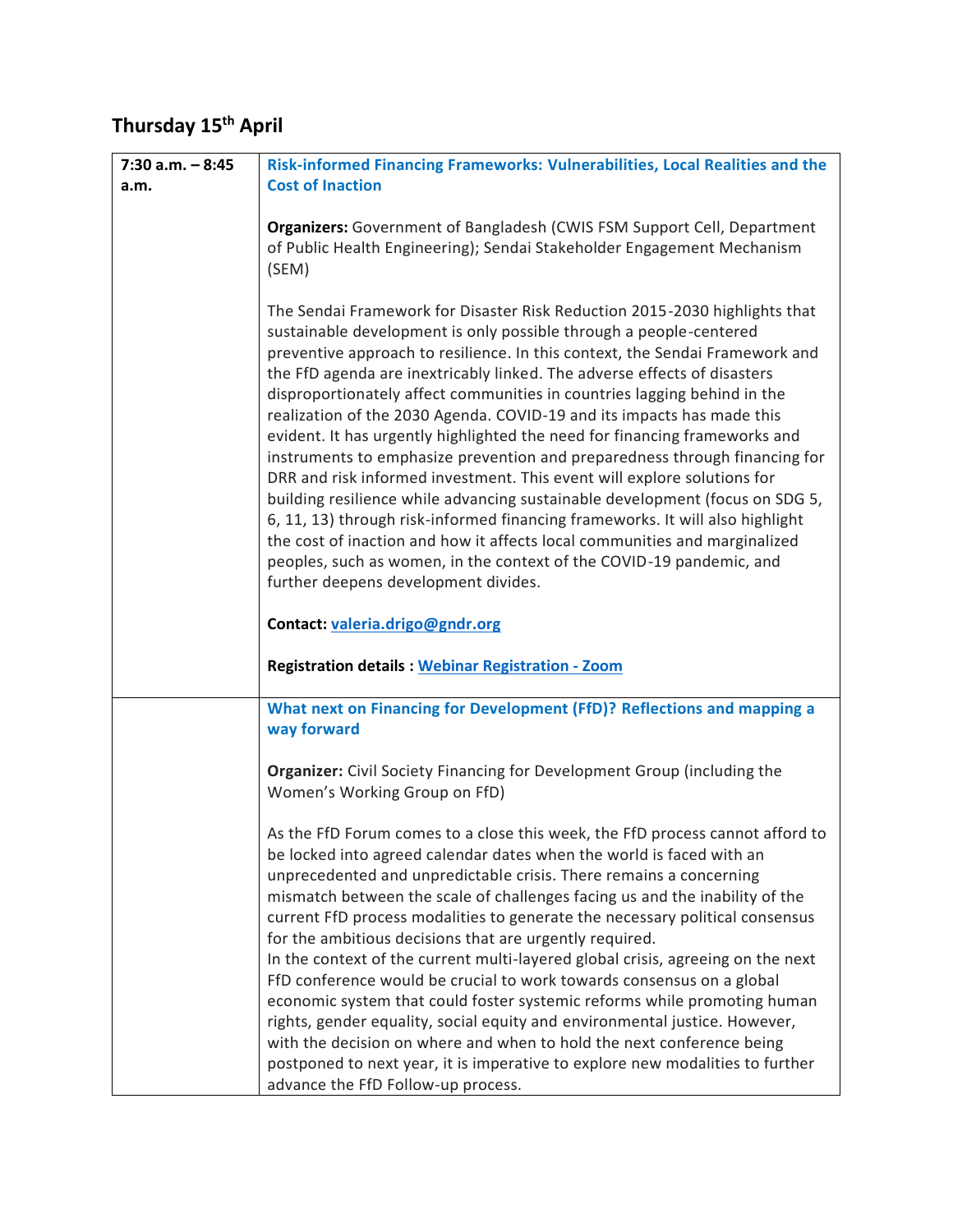| This side event will catalyse much-needed reflections on the informal and                         |
|---------------------------------------------------------------------------------------------------|
| formal FfD discussions that have unfolded so far and map a way forward.                           |
|                                                                                                   |
| Contact: stefanop@sidint.org                                                                      |
|                                                                                                   |
| <b>Registration details: Meeting Registration - Zoom</b>                                          |
|                                                                                                   |
| "Sustainable Transportation: Driving Socio-Economic Transformation                                |
| <b>Towards A Resilient Recovery"</b>                                                              |
|                                                                                                   |
| <b>Organizer: Government of Ghana</b>                                                             |
|                                                                                                   |
| There is a strong need for infrastructure investment in developing countries to                   |
| enable them bounce back from the COVID - 19 pandemic and to promote                               |
| continuous economic development. Increased foreign direct investment and                          |
| private sector participation for infrastructure development is key in the                         |
| attainment of infrastructure development outcomes.                                                |
| This High-Level Side event is aimed at exchanging views with various                              |
| stakeholders on the role of sustainable transportation in post- COVID recovery                    |
| and revitalization programmes; as part of efforts to accelerate the realization                   |
| of the Sustainable Development Goals in the Decade of Action and Delivery.                        |
|                                                                                                   |
| Contact: monica.boham@mfa.gov.gh                                                                  |
|                                                                                                   |
|                                                                                                   |
| <b>Registration details: Link to registration form</b>                                            |
|                                                                                                   |
| <b>Grass Roots Community-Based Research Findings: "Asks" to Strengthen</b>                        |
| Social Protection, Digital and Financial Inclusion, and Climate Finance in a<br>Post-COVID-19 Era |
|                                                                                                   |
| <b>Organizer: NGO Committee on Financing for Development</b>                                      |
|                                                                                                   |
| This side event presents a critical look at how adequate the AAAA and the                         |
| Paris Agreement have been to meet their goals at the grassroots and how                           |
| they have impacted Social Protection, Financial Inclusion and Climate Finance                     |
| looking through the principle of "Leaving No One Behind". Primary data that                       |
| was gathered by field surveys conducted in 7 countries regarding Social                           |
| Protection, Financial Inclusion and Climate Finance both before and during the                    |
| pandemic forms the basis for policy "asks" to strengthen Social Protection,                       |
| Financial Inclusion and Climate Finance. This side event provides an                              |
| opportunity for "Hearing People's Voices" of those impacted by the lack of                        |
| adequate funding for social protection, financial inclusion and climate                           |
| financing and reeling under the crisis caused by the pandemic.                                    |
| For more detailed information, the concept note and flyer can be found here:                      |
| <b>LINK</b>                                                                                       |
|                                                                                                   |
| Contact: thomaspallithanam@gmail.com                                                              |